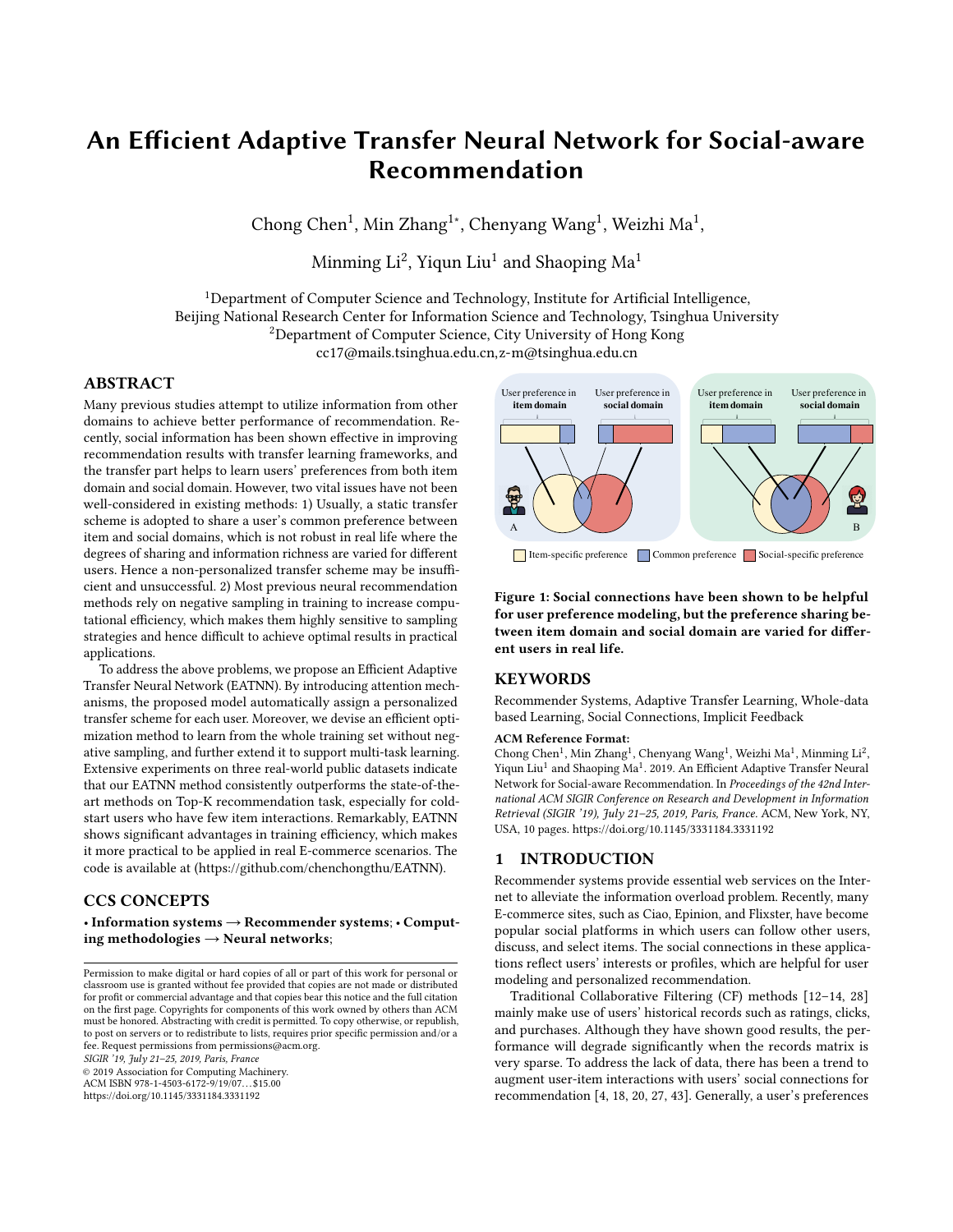can not only be inferred from the items he/she bought and clicked, but also be affected by his/her social connections. As a result, socialaware methods can utilize a much larger volume of data to tackle the data sparsity issue, and further improve the performance of recommender systems [\[4\]](#page-9-4).

Many social-aware recommendation methods are based on transfer learning [\[15,](#page-9-9) [18,](#page-9-5) [25\]](#page-9-10), as it is a suitable choice for the coordination of user-item interactions and user-user connections. The key concept behind transfer learning is to transfer the shared knowledge from one domain to other domains. However, most existing methods simply transfer a fixed proportion of common knowledge between item domain and social domain for each user [\[15,](#page-9-9) [18,](#page-9-5) [31\]](#page-9-11), which is not robust in real life due to: 1) the information richness of the two domains usually varies for different users; 2) the degrees of the preference sharing between the two domains are varied for different users. As shown in Figure [1,](#page-0-0) user B has similar preferences in item domain and social domain, while A only shares very few preferences between the two domains. Therefore, a non-personalized transfer is insufficient and unsuccessful. To better characterize users' preferences, recommender systems require adaptive transfer schemes for different users.

In addition, since implicit data is often a natural byproduct of users' behavior (e.g., browsing histories, click logs), user interactions that can be observed in both item and social domains are rather limited, and non-observed instances, which is taken as negative examples in model learning, are with much larger scale. To increase computational efficiency, existing neural recommendation methods [\[4,](#page-9-4) [10,](#page-9-12) [33,](#page-9-13) [34,](#page-9-14) [40\]](#page-9-15) mainly rely on negative sampling for optimization, which is, however, highly sensitive to the sampling distribution and the number of negative samples [\[10\]](#page-9-12). Moreover, social-aware recommendation usually needs to optimize the loss function in both item and social domains, which is a multi-task problem. Hence for social-aware problem, it is more difficult for sampling-based strategy to converge to the optimum performance. By contrast, whole-data based strategy computes the gradient on all training data. Thus it can easily converge to a better optimum [\[12,](#page-9-1) [41\]](#page-9-16). Unfortunately, the difficulty in applying whole-data based strategy lies in the expensive computational cost for large-scale data, which makes it less applicable to neural models.

Motivated by the above observations, in this paper, we propose an Efficient Adaptive Transfer Neural Network (EATNN) for socialaware recommendation. To adaptively capture the interplay between item and social domain for each user, we introduce attention mechanisms  $[1, 3]$  $[1, 3]$  $[1, 3]$  to automatically estimate the difference of mutual influence between item domain and social domain. The key idea is to learn two attention-based kernels to model the weights of the outputs come from different domains. Besides, we propose an efficient optimization method to learn from the whole training set without negative sampling, and extend it to support multi-task learning. To ensure training efficiency, we accelerate the optimization method by reformulating a commonly used square loss function with rigorous mathematical reasoning. By leveraging sparsity in implicit data, we succeed to update each parameter in a manageable time complexity without sampling.

To evaluate the recommendation performance and training efficiency of our model, we apply EATNN on three real-world datasets with extensive experiments. The results indicate that our model consistently outperforms the state-of-the-art methods on Top-K personalized recommendation task, especially for cold-start users who have few item interactions. Furthermore, EATNN also shows significant advantages in training efficiency, which makes it more practical in real E-commerce scenarios. The main contributions of this work are as follows:

- (1) We propose a novel Efficient Adaptive Transfer Neural Network for social-aware recommendation. By introducing attention mechanisms, the proposed model can adaptively capture the interplay between item domain and social domain for each user.
- (2) We devise an efficient optimization method to avoid negative sampling and achieve more accurate performance. The proposed method is not only suitable for learning from implicit data that only contains positive examples, but also capable of jointly learning multi-task problems.
- (3) Extensive experiments are conducted on three benchmark datasets. The results show that EATNN consistently and significantly outperforms the state-of-the-art models in terms of both recommendation performance and training efficiency.

## 2 RELATED WORK

#### 2.1 Social-aware Recommendation

Social-aware recommendation aims at leveraging users' social connections to improve the performance of recommender systems. It works based on the assumption that users tend to share similar preferences with their friends. In previous work, Krohn et al. [\[15\]](#page-9-9) proposed a Multi-Relational Bayesian Personalized Ranking (MR-BPR) model based on Collective Matrix Factorization (CMF) [\[31\]](#page-9-11), which predicts both user feedback on items and on social connections. Zhao et al. [\[43\]](#page-9-8) assumed that users are more likely to have seen items consumed by their friends, and extended BPR [\[28\]](#page-9-3) by changing the negative sampling strategy (SBPR). Recently, the authors in [\[18\]](#page-9-5) proposed to consider the visibility of both items and social relationships, and utilized transfer learning to combine the item and social domains for recommendation (TranSIV).

Since deep learning has yielded great success in many fields, some researchers also tried to explore different neural network structures for social-aware recommendation task. For instance, Sun et al. [\[33\]](#page-9-13) presented an attentive recurrent network for temporal social-aware recommendation (ARSE). Wang et al. [\[37\]](#page-9-19) enhanced NCF method [\[10\]](#page-9-12) by combining with the graph regularization technique to model the cross-domain social relations. Recently, Chen et al. [\[4\]](#page-9-4) proposed a Social Attentional Memory Network (SAMN), which considered to model both aspect- and friend-level differences in social-aware recommendation. However, existing neural methods [\[4,](#page-9-4) [10,](#page-9-12) [33,](#page-9-13) [37\]](#page-9-19) mainly rely on negative sampling for model optimization, which may limit the performance of recommender systems. Efficient optimization from all training data without sampling is one of the main concerns of this paper.

## 2.2 Transfer Learning

Transfer learning has been adopted in various systems for crossdomain tasks [\[2,](#page-9-20) [22,](#page-9-21) [29,](#page-9-22) [45\]](#page-9-23). The key idea of transfer learning is to transfer the common knowledge from the source domain to the target domain. As previously noted [\[44\]](#page-9-24), social media contains multidomain information, which provides a bridge for transfer learning. In previous studies, Roy et al. [\[29\]](#page-9-22) utilized transfer learning to deal with multi-relational data representation in social networks, but it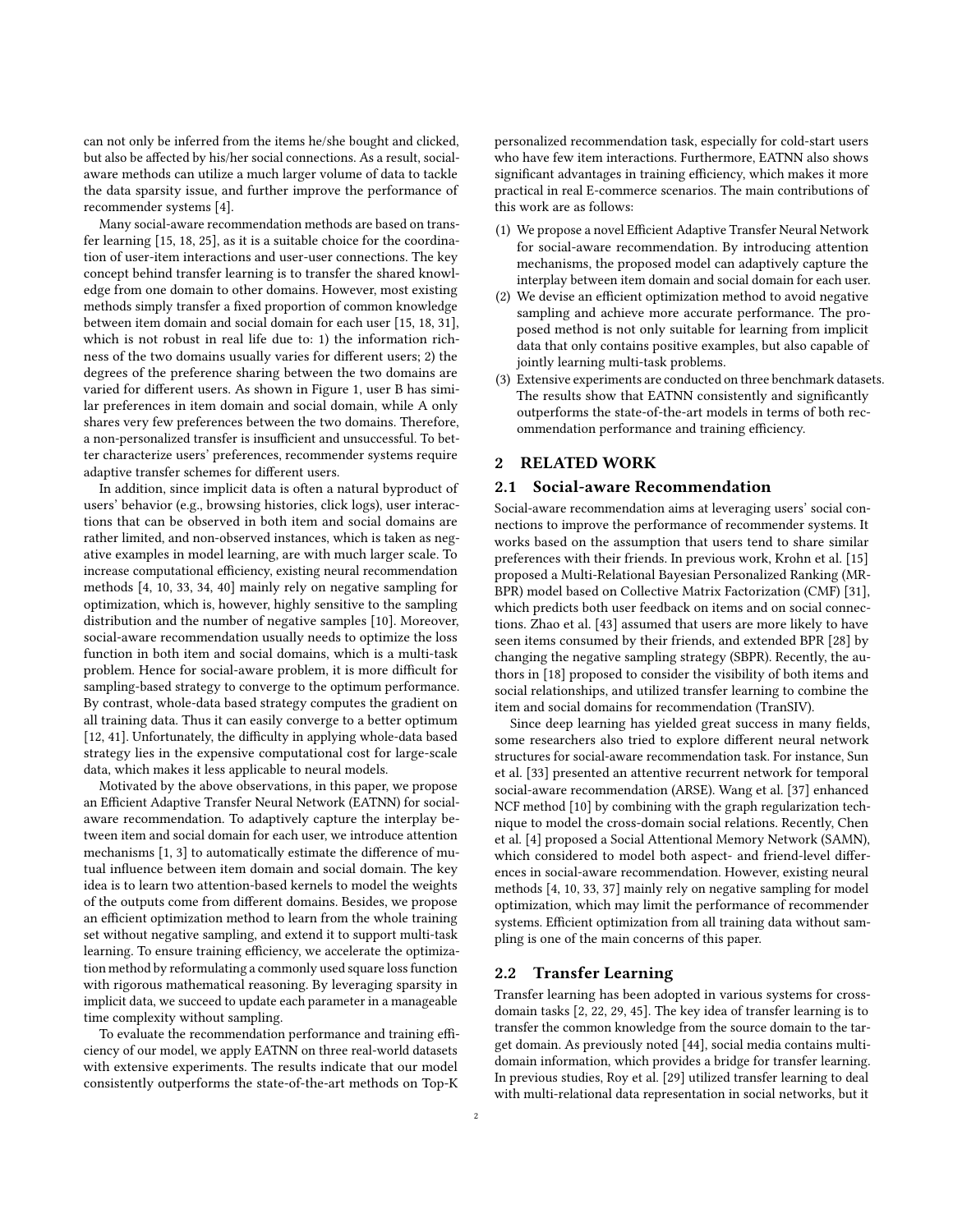did not specifically focus on recommendation tasks. Eaton et al. [\[9\]](#page-9-25) pointed out that parts of the source domain data are inconsistent with the target domain observations, which may affect the construction of the model in the target domain. Based on that, some researchers [\[18,](#page-9-5) [19\]](#page-9-26) designed selective latent factor transfer models to better capture the consistency and heterogeneity across domains. However, in these work, the transfer ratio needs to be properly selected through human effort and can not change dynamically in different scenarios.

There are also some studies considering the adaption issue in transfer learning. However, existing methods mainly focus on task adaptation or domain adaption. E.g., based on Gaussian Processes, Cao et al. [\[2\]](#page-9-20) proposed to adapt the transfer-all and transfer-none schemes by estimating the similarity between a source and a target task. Zhang et al. [\[42\]](#page-9-27) studied domain adaptive transfer learning which assumed that the pre-training and test sets have different distributions. The authors in [\[22\]](#page-9-21) designed a method for completely heterogeneous transfer learning to determine different transferability of source knowledge. Our work differs from the above studies as the designed model is not limited to task adaptation or domain adaption. Instead, we propose to adapt each user's two kinds of information (item interactions and social connections) with a finer granularity, which allows the shared knowledge of each user to be transferred in a personalized manner.

# 2.3 Model Learning in Recommendation

There are two strategies to optimize a recommendation model with implicit feedback: 1) negative sampling strategy [\[4,](#page-9-4) [10,](#page-9-12) [28\]](#page-9-3) that samples negative instances from missing data; 2) whole-data based strategy [\[7,](#page-9-28) [12,](#page-9-1) [17,](#page-9-29) [18\]](#page-9-5) that sees all the missing data as negative. As shown in previous studies [\[11,](#page-9-30) [41\]](#page-9-16), both strategies have pros and cons: negative sampling strategy is more efficient by reducing negative examples in training, but may decrease the model's performance; whole-data based strategy leverages the full data with a potentially better coverage, but inefficiency can be an issue. Existing neural recommendation methods [\[4,](#page-9-4) [10,](#page-9-12) [33,](#page-9-13) [40\]](#page-9-15) mainly rely on negative sampling for efficient optimization. To retain the model's fidelity, we persist in whole-data based learning in this paper, and develop a fast optimization method to address the inefficiency issue.

Some efforts have been devoted to resolving the inefficiency issue of whole-data based strategy. Most of them are based on Alternating Least Squares (ALS) [\[12\]](#page-9-1). E.g., Pilaszy et al. [\[26\]](#page-9-31) described an approximate solution of ALS. He et al. [\[11\]](#page-9-30) proposed an efficient element-wise ALS with non-uniform missing data. Unfortunately, ALS based methods are not applicable to neural models which use Gradient Descent (GD) for optimization. Recently, some researchers [\[39,](#page-9-32) [41\]](#page-9-16) studied fast Batch Gradient Descent (BGD) methods to learn from all training examples. However, they only focus on optimizing traditional non-neural models. Distinct from previous studies, we derive a new whole-data based loss function, which is, to the best of our knowledge, the first efficient whole-data based learning strategy tailored for neural recommendation models. The loss function is further extended to jointly learn both item and social domains in our model.

## 3 PRELIMINARY

We first introduce the key notations used in this work and the whole-data based MF method for learning from implicit data.

<span id="page-2-0"></span>Table 1: A summary of key notations in this work.

| set of users                                                                                           |  |
|--------------------------------------------------------------------------------------------------------|--|
| U                                                                                                      |  |
| batch of users<br>B                                                                                    |  |
| set of items<br>V                                                                                      |  |
| R<br>user-item interactions                                                                            |  |
| R<br>the set of user-item pairs whose values are non-zero                                              |  |
| user-user social connections<br>$\mathbf x$                                                            |  |
| $\chi$<br>the set of user-user social pairs whose values are non-zero                                  |  |
| $\mathbf{u}^{I}$<br>item-specific latent factor vector of user u                                       |  |
| $\mathbf{u}^{\mathcal{S}}$<br>social-specific latent factor vector of user u                           |  |
| $\mathbf{u}^C$<br>common latent factor vector of user u                                                |  |
| latent vector of user u for item domain after transferring                                             |  |
| $\mathbf{p}_u^I$<br>$\mathbf{p}_u^S$<br>latent vector of user $u$ for social domain after transferring |  |
| latent factor vector of item $v$<br>$q_v$                                                              |  |
| latent factor vector of user t as a friend                                                             |  |
| the weight of entry $R_{uv}$                                                                           |  |
| $\begin{array}{l} \mathbf{g}_t \\ c_{uv}^I \\ c_{ut}^S \end{array}$<br>the weight of entry $X_{ut}$    |  |
| the weight of item-specific vector $\mathbf{u}^{I}$ for item domain<br>$\alpha_{(I, u)}$               |  |
| the weight of common vector $\mathbf{u}^C$ for item domain<br>$\alpha_{(C, u)}$                        |  |
| the weight of social-specific vector $\mathbf{u}^{S}$ for social domain<br>$\beta_{(S,u)}$             |  |
| the weight of common vector $\mathbf{u}^C$ for social domain<br>$\beta_{(C, u)}$                       |  |
| latent factor number<br>d                                                                              |  |
| set of neural parameters<br>Θ                                                                          |  |

## 3.1 Notations

Table [1](#page-2-0) depicts the notations and key concepts. Suppose we have M users and  $N$  items in the dataset, and we use the index  $u$  to denote a user, t to denote another user, and  $v$  to denote an item. There are two kinds of observed interactions: user-item interactions  $\mathbf{R} =$  $[R_{uv}]_{M\times N} \in \{0,1\}$  indicates whether u has purchased or clicked on item v, and user-user social interactions  $X = [X_{ut}]_{M \times M} \in \{0, 1\}$ indicates whether  $u$  trusts (or is a friend of)  $t$  in the social network.  $R$  and  $X$  denote the sets of interactions whose values are non-zero for the item domain and the social domain, respectively.

For user u,  $\mathbf{u}^C$  represents the latent factors shared between the mand social domains:  $\mathbf{u}^I$  and  $\mathbf{u}^S$  represent user latent factors item and social domains;  $\mathbf{u}^I$  and  $\mathbf{u}^S$  represent user latent factors corresponding to the item and social domains, respectively. Vector  $\mathbf{q}_v$  denotes the latent vector of v, and  $\mathbf{g}_t$  denotes the latent vector<br>of t as a friend  $\alpha$  and  $\beta$  are the parameters for adaptive transfer of t as a friend.  $\alpha$  and  $\beta$  are the parameters for adaptive transfer<br>learning Vector  $\mathbf{n}^I$  and  $\mathbf{n}^S$  are the representations of user u for item learning. Vector  $\mathbf{p}_u^I$  and  $\mathbf{p}_u^S$  are the representations of user u for item<br>domain and social domain after transferring, respectively. More domain and social domain after transferring, respectively. More details are introduced in Section [4.](#page-3-0)

#### 3.2 MF Method for Implicit Feedback

Matrix Factorization (MF) maps both users and items into a joint latent feature space of d dimension such that interactions are modeled as inner products in that space. Mathematically, each entry  $R_{uv}$  of **R** is estimated as:

$$
\hat{R}_{uv} = \langle \mathbf{p}_u, \mathbf{q}_v \rangle = \mathbf{p}_u^T \mathbf{q}_v \tag{1}
$$

The item recommendation problem is formulated as estimating the scoring function  $R_{uv}$ , which is used to rank items.

For implicit data, the observed interactions are rather limited, and non-observed examples are of a much larger scale. To learn model parameters, Hu et al. [\[12\]](#page-9-1) introduced a weighted regression function, which associates a confidence to each prediction in the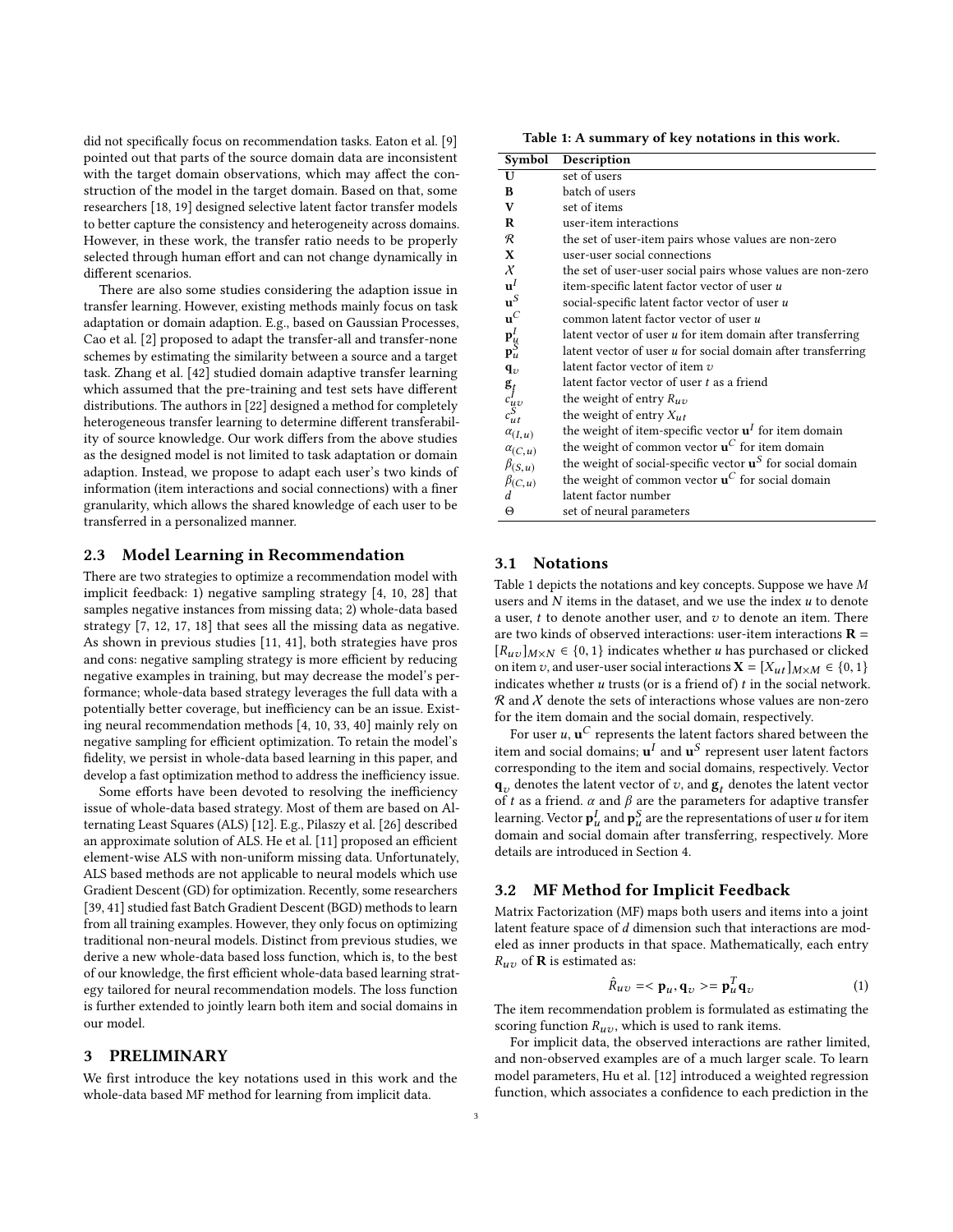<span id="page-3-1"></span>implicit feedback matrix R:

$$
\mathcal{L}(\Theta) = \sum_{u \in U} \sum_{v \in V} c_{uv} (R_{uv} - \hat{R}_{uv})^2
$$
 (2)

where  $c_{uv}$  denotes the weight of entry  $R_{uv}$ . Note that in implicit the denotes the weight of the strained a zero  $R$ feedback learning, missing entries are usually assigned a zero  $R_{uv}$ value but non-zero  $c_{\mu\tau}$ , weight.

As can be seen, the time complexity of computing the loss in Eq.[\(2\)](#page-3-1) is  $O(|U||V|d)$ . Clearly, the straightforward way to calculate gradients is generally infeasible, because |U||V| can easily reach billion level or even higher in real life.

# <span id="page-3-0"></span>4 EFFICIENT ADAPTIVE TRANSFER NEURAL NETWORK (EATNN)

In this section, we first present a general overview of the EATNN framework, then introduce the two key ingredients of our proposed model in detail, which are: 1) attention-based adaptive transfer learning and 2) efficient whole-data based optimization.

# 4.1 Model Overview

The goal of our model is to make item recommendations based on implicit feedback and social data. The overall model architecture is described in Figure [2.](#page-3-2) From the figure, we can present a simple high-level overview of our model:

- (1) Users and items are converted to dense vector representations through embeddings. Specifically, as the bridge of transfer learning, each user *u* has three latent vectors.  $\mathbf{u}^C$  represents the knowledge shared between the item and social domains  $\mathbf{u}^I$  and knowledge shared between the item and social domains.  $\mathbf{u}^{I}$  and  $\mathbf{u}^S$  represent user  $u$ 's specific preference corresponding to item<br>domain and social domain, respectively. domain and social domain, respectively.
- (2) An attention-based adaptive transfer layer is designed to automatically model the domain relationships and learn domainspecific functionalities to leverage shared representations. It allows parameters to be automatically allocated to capture both shared knowledge and domain-specific knowledge, while avoiding the need of adding many new parameters.
- (3) The model is jointly optimized by a newly derived efficient whole-data based training strategy.

## 4.2 Attention-based Adaptive Transfer

Attention mechanism has been widely utilized in many fields, such as computer vision [\[5\]](#page-9-33), machine translation [\[1\]](#page-9-17), and recommendation [\[3,](#page-9-18) [4,](#page-9-4) [38\]](#page-9-34). Since attention mechanism has superior ability to assign non-uniform weights according to input instances, it is adopted in our model to achieve personalized adaptive transfer learning. Specifically, we apply attention networks for item domain and social domain respectively. Each is a two-layer network with user representations ( $\mathbf{u}^C$ ,  $\mathbf{u}^I$ ,  $\mathbf{u}^S$ ) as the inputs. For a user, if the two domains are less related, then the shared knowledge  $(\mathbf{u}^{\mathcal{C}})$  will be penalized and the attention network will learn to utilize more domain-specific information  $(\mathbf{u}^I \text{ or } \mathbf{u}^S)$  instead. Formally, the item domain attention and the social domain attention are defined as:

$$
\alpha_{(C,u)}^* = \mathbf{h}_{\alpha}^T \sigma(\mathbf{W}_{\alpha} \mathbf{u}^C + \mathbf{b}_{\alpha}); \quad \alpha_{(I,u)}^* = \mathbf{h}_{\alpha}^T \sigma(\mathbf{W}_{\alpha} \mathbf{u}^I + \mathbf{b}_{\alpha})
$$
  

$$
\beta_{(C,u)}^* = \mathbf{h}_{\beta}^T \sigma(\mathbf{W}_{\beta} \mathbf{u}^C + \mathbf{b}_{\beta}); \quad \beta_{(S,u)}^* = \mathbf{h}_{\beta}^T \sigma(\mathbf{W}_{\beta} \mathbf{u}^S + \mathbf{b}_{\beta})
$$
(3)

 $P(C, u) = \mathbf{n}_{\beta} \mathbf{o}(\mathbf{w}_{\beta} \mathbf{u} + \mathbf{b}_{\beta}), \quad P(S, u) = \mathbf{n}_{\beta} \mathbf{o}(\mathbf{w}_{\beta} \mathbf{u} + \mathbf{b}_{\beta})$ <br>where  $\mathbf{W}_{\alpha} \in \mathbb{R}^{k \times d}, \mathbf{b}_{\alpha} \in \mathbb{R}^{k}, \mathbf{h}_{\alpha} \in \mathbb{R}^{k}$  are parameters of the item<br>domain ottorion  $\mathbf{W}_{\alpha} \in \$ domain attention,  $\mathbf{W}_\beta \in \mathbb{R}^{k \times d}$ ,  $\mathbf{b}_\beta \in \mathbb{R}^k$ ,  $\mathbf{h}_\beta \in \mathbb{R}^k$  are parameters

<span id="page-3-2"></span>

Figure 2: Illustration of our Efficient Adaptive Transfer Neural Network (EATNN).

of the social domain attention.  $d$  is the dimension of embedding vector, k is the dimension of the attention network, and  $\sigma$  is the nonlinear activation function ReLU [\[23\]](#page-9-35).

Then, the final attention scores are normalized with a softmax function:

$$
\alpha_{(C,u)} = \frac{\exp(\alpha^*_{(C,u)})}{\exp(\alpha^*_{(C,u)}) + \exp(\alpha^*_{(I,u)})} = 1 - \alpha_{(I,u)}
$$
\n
$$
\beta_{(C,u)} = \frac{\exp(\beta^*_{(C,u)})}{\exp(\beta^*_{(C,u)}) + \exp(\beta^*_{(I,u)})} = 1 - \beta_{(S,u)}
$$
\n(4)

 $\alpha_{(C,u)}$  and  $\beta_{(C,u)}$  are the weights of shared knowledge ( $\mathbf{u}^C$ ) for item<br>domain and social domain respectively, which determine how much domain and social domain respectively, which determine how much to transfer in each domain. After obtaining the above attention weights, the representations of user  $u$  for the two domains are calculated as follows:

$$
\mathbf{p}_u^I = \alpha_{(I,u)} \mathbf{u}^I + \alpha_{(C,u)} \mathbf{u}^C; \quad \mathbf{p}_u^S = \beta_{(S,u)} \mathbf{u}^S + \beta_{(C,u)} \mathbf{u}^C \tag{5}
$$

 ${\bf p}_u^I$  and  ${\bf p}_u^S$  are two feature vectors, which represent the user's preferences for items and other users after transferring the common knowledge between the two domains.

Based on the learnt feature vectors, the prediction part aims to generate a score that indicates a user's preferences for an item or a friend. The prediction part is built on a neural form of MF [\[10\]](#page-9-12). For each domain task, a specific output layer is employed. The scores of user  $u$  for item  $v$  and another user  $t$  are calculated as follows:

$$
\hat{R}_{uv} = \mathbf{h}_I^T (\mathbf{p}_u^I \odot \mathbf{q}_v); \quad \hat{X}_{ut} = \mathbf{h}_S^T (\mathbf{p}_u^S \odot \mathbf{g}_t)
$$
 (6)

where  ${\bf q}_v$ <br>as a friend ∈  $\mathbb{R}^d$  and  $\mathbf{g}_t$ <br>⊙ denotes t  $\in \mathbb{R}^d$  are latent vectors of item  $v$  and user t<br>e element-wise product of vectors, and **h**  $\in$ as a friend,  $\odot$  denotes the element-wise product of vectors, and  $\mathbf{h}_I \in \mathbb{R}^d$  and  $\mathbf{h}_o \in \mathbb{R}^d$  denote the output lever for item demain and social  $\mathbb{R}^d$  and  $\mathbf{h}_S \in \mathbb{R}^d$  denote the output layer for item domain and social<br>domain, respectively. Then for our target task – recommendation domain, respectively. Then for our target task – recommendation, the candidate items will be ranked in descending order of  $\hat{R}_{uv}$  to provide Top-K item recommendation list provide Top-K item recommendation list.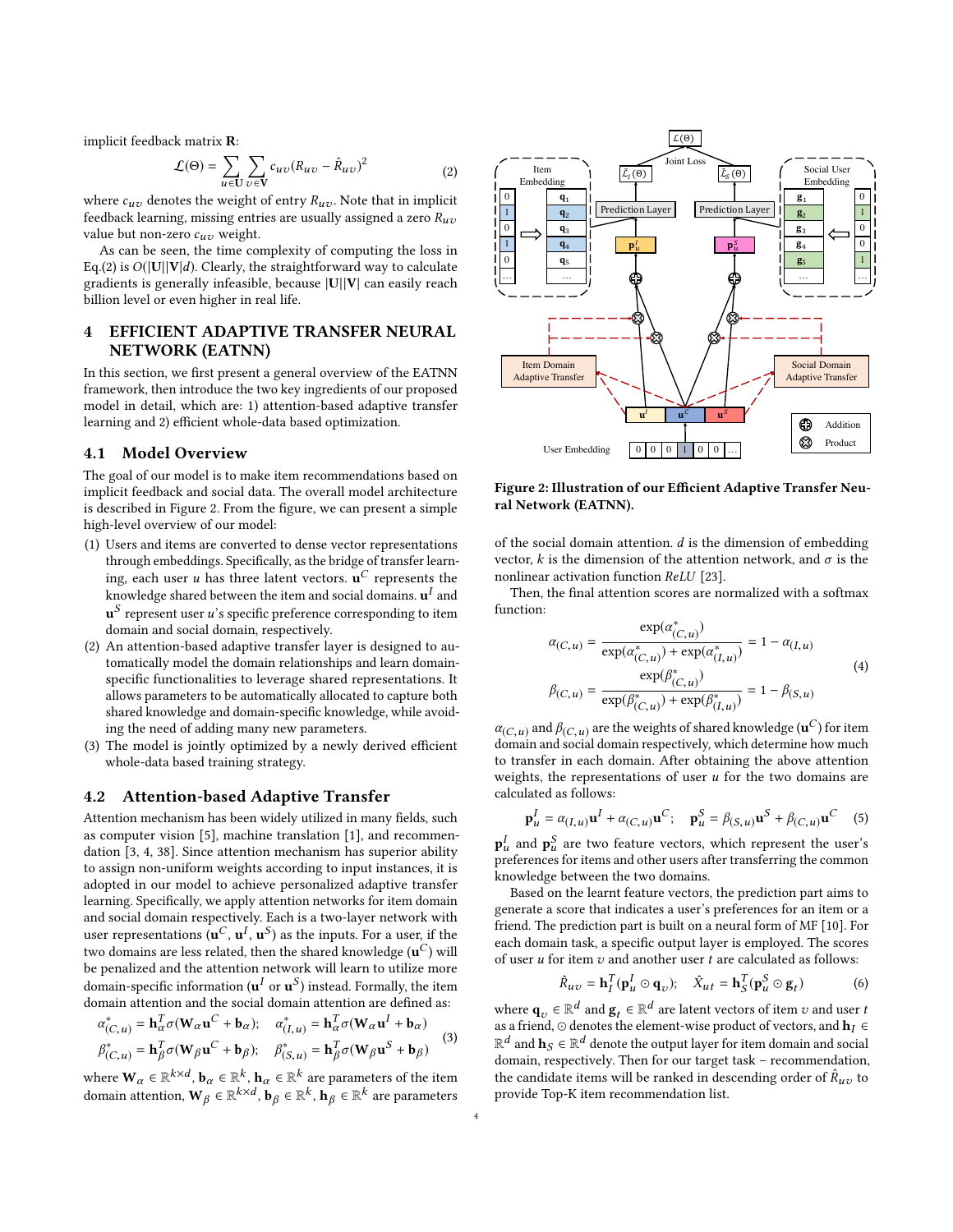## 4.3 Efficient Whole-data based Learning

To improve the speed of whole-data based optimization, we derive an efficient loss function for learning from implicit feedback.

4.3.1 Weighting Strategy. We first present the weighting strategy for each entry in matrices  **and**  $**X**$ **. There have been many** studies on how to assign proper weights for implicit interactions, such as uniform weighting strategy [\[12,](#page-9-1) [26,](#page-9-31) [36\]](#page-9-36) and frequency-based weighting strategy [\[11,](#page-9-30) [17\]](#page-9-29). Since this is not the main concern of our work, we follow the settings of previous work [\[11\]](#page-9-30): 1) the weight of each positive entry  $(c_{uv}^{I+}$  and  $c_{ut}^{S+}$ ) is set to 1; 2) the weights of<br>negative instances are calculated as follows, which assign the larger negative instances are calculated as follows, which assign the larger weights to the items and friends with higher frequencies:

$$
c_{uv}^{I-} = c_v^{I-} = c_0^I \frac{m_v^{p_1}}{\sum_{j=1}^V m_j^{p_1}}; \ m_v = \frac{|\mathcal{R}_v|}{\sum_{j=1}^V |\mathcal{R}_j|}
$$
  

$$
c_{ut}^{S-} = c_t^{S-} = c_0^S \frac{n_t^{p_2}}{\sum_{j=1}^U n_j^{p_2}}; \ n_t = \frac{|\mathcal{X}_t|}{\sum_{j=1}^U |\mathcal{X}_j|}
$$
 (7)

<span id="page-4-1"></span>where  $m_v$  and  $n_t$  denote the frequency of item v and friend t in<br>**R** and **X** respectively:  $\mathcal{R}_v$  and  $\mathcal{X}_t$  denote the positive interactions **R** and **X**, respectively;  $\mathcal{R}_v$  and  $\mathcal{X}_t$  denote the positive interactions of v and  $t$ ;  $c_0^I$  and  $c_0^S$  determine the overall weight of missing data,<br>and  $\alpha_1$  and  $\alpha_2$  control the significance level of popular items over and  $\rho_1$  and  $\rho_2$  control the significance level of popular items over unpopular ones.

4.3.2 Loss Inference. In our method, the loss functions of item domain and social domain only differ in their inputs, thus we focus on illustrating the inference of the item domain in detail.

According Eq.[\(2\)](#page-3-1), for a batch of users, the loss of item domain is:

$$
\mathcal{L}_I(\Theta) = \sum_{u \in \mathbf{B}} \sum_{v \in \mathbf{V}} c_{uv}^I (R_{uv} - \hat{R}_{uv})^2
$$
  
= 
$$
\sum_{u \in \mathbf{B}} \sum_{v \in \mathbf{V}} c_{uv}^I (R_{uv}^2 - 2R_{uv}\hat{R}_{uv} + \hat{R}_{uv}^2)
$$
 (8)

In implicit data, since  $R_{uv} \in \{0, 1\}$  indicates whether u has replaced or clicked on item z, it can be replaced by a constant to purchased or clicked on item  $v$ , it can be replaced by a constant to simplify the equation. Also, the loss of missing data can be expressed by the residual between the loss of all data and that of positive data:

<span id="page-4-3"></span>
$$
\mathcal{L}_{I}(\Theta) = const - 2 \sum_{u \in \mathbf{B}} \sum_{v \in V^{+}} c_{uv}^{I^{+}} \hat{R}_{uv} + \sum_{u \in \mathbf{B}} \sum_{v \in V} c_{uv} \hat{R}_{uv}^{2}
$$
\n
$$
= const - 2 \sum_{u \in \mathbf{B}} \sum_{v \in V^{+}} c_{uv}^{I^{+}} \hat{R}_{uv} + \sum_{u \in \mathbf{B}} \sum_{v \in V^{+}} c_{uv}^{I^{+}} \hat{R}_{uv}^{2}
$$
\n
$$
+ \sum_{u \in \mathbf{B}} \sum_{v \in V^{-}} c_{uv}^{I^{-}} \hat{R}_{uv}^{2}
$$
\n
$$
= const - 2 \sum_{u \in \mathbf{B}} \sum_{v \in V^{+}} c_{uv}^{I^{+}} \hat{R}_{uv} + \sum_{u \in \mathbf{B}} \sum_{v \in V^{+}} c_{uv}^{I^{+}} \hat{R}_{uv}^{2}
$$
\n
$$
+ \sum_{u \in \mathbf{B}} \sum_{v \in V} c_{uv}^{I^{-}} \hat{R}_{uv}^{2} - \sum_{u \in \mathbf{B}} \sum_{v \in V^{+}} c_{uv}^{I^{-}} \hat{R}_{uv}^{2}
$$
\n
$$
= const + \sum_{u \in \mathbf{B}} \sum_{v \in V^{+}} \left( (c_{uv}^{I^{+}} - c_{uv}^{I^{-}}) \hat{R}_{uv}^{2} - 2c_{uv}^{I^{+}} \hat{R}_{uv} \right)
$$
\n
$$
+ \sum_{u \in \mathbf{B}} \sum_{v \in V} c_{uv}^{I^{-}} \hat{R}_{uv}^{2}
$$
\n
$$
\underbrace{\sum_{u \in \mathbf{B}} \sum_{v \in V} c_{uv}^{I^{-}} \hat{R}_{uv}^{2}}_{\mathcal{L}_{I}^{\mathcal{P}}(\Theta)}
$$
\n(9)

where const denotes a  $\Theta$ -invariant constant value, and  $\mathcal{L}_{I}^{\mathcal{A}}(\Theta)$ <br>denotes the loss for all data. Thus,  $\mathcal{L}_{I}(\Theta)$  can be seen as a semble denotes the loss for all data. Thus,  $\mathcal{L}_I(\Theta)$  can be seen as a combination of the loss of positive data and the loss of all data. And the loss of missing data has been eliminated. The new computational bottleneck lies in  $\mathcal{L}_I^{\mathcal{A}}(\Theta)$  now.

Recall the prediction of  $\hat{R}_{uv}$ , we have:

$$
\hat{R}_{uv} = \mathbf{h}_I^T (\mathbf{p}_u^I \odot \mathbf{q}_v) = \sum_{i=1}^d h_{I,i} p_{u,i}^I q_{v,i}
$$
(10)

 $\qquad \qquad i=1 \ \qquad \qquad$ Based on a decouple manipulation for the inner product operation, the summation operator and elements in  $\mathbf{p}_u$  and  $\mathbf{q}_v$  can be rearranged.

$$
\hat{R}_{uv}^2 = \sum_{i=1}^d h_{I,i} p_{u,i}^I q_{v,i} \sum_{j=1}^d h_{I,j} p_{u,j}^I q_{v,j}
$$
\n
$$
= \sum_{i=1}^d \sum_{j=1}^d (h_{I,i} h_{I,j}) \left( p_{u,i}^I p_{u,j}^I \right) (q_{v,i} q_{v,j})
$$
\n(11)

<span id="page-4-0"></span>By substituting Eq.[\(11\)](#page-4-0) in  $\mathcal{L}_{\mathcal{A}}^{\mathcal{A}}(\Theta)$ , there emerges a nice structure: if we set  $c_{uv}^-$  to  $c_v^-$  (Eq.[\(7\)](#page-4-1)), the interaction between  $p_{u,i}^I$  and  $q_{v,i}$  can be properly separated. Thus, the optimization of  $\sum_{v \in V} c_v^{I-1}$  $\sum_{i=1}^{n} p_i^T p_{i,j}^T p_{i,j}^T$  are independent of each other, which means<br>and  $\sum_{i=1}^{n} p_{i,j}^T p_{i,j}^T p_{i,j}^T$  are independent of each other, which means  $\sum u \in \mathbf{B} \cdot u, \mu^u, \mu^v$ , we could achieve a significant speed-up by precomputing the two terms:

<span id="page-4-2"></span>
$$
\mathcal{L}_I^{\mathcal{A}}(\Theta) = \sum_{i=1}^d \sum_{j=1}^d \left( (h_{I,i} h_{I,j}) \left( \sum_{u \in \mathbf{B}} p_{u,i}^I p_{u,j}^I \right) \left( \sum_{v \in \mathbf{V}} c_v^{I-} q_{v,i} q_{v,j} \right) \right)
$$
(12)

The rearrangement of nested sums in Eq.[\(12\)](#page-4-2) is the key transformation that allows the fast optimization. The computing complexity of  $\mathcal{L}_{I}^{\mathcal{A}}(\Theta)$  has been reduced from  $O(|\mathbf{B}||\mathbf{V}|d)$  to  $O((|\mathbf{B}|+|\mathbf{V}|)d^{2})$ .<br>By substituting Eq.(12) in Eq.(0) and remaying the const part with

By substituting Eq.[\(12\)](#page-4-2) in Eq.[\(9\)](#page-4-3) and removing the *const* part, we get the final efficient whole-data based loss of the item domain as follows:

<span id="page-4-4"></span>
$$
\tilde{\mathcal{L}}_I(\Theta) = \sum_{i=1}^d \sum_{j=1}^d \left( (h_{I,i} h_{I,j}) \left( \sum_{u \in \mathbf{B}} p_{u,i}^I p_{u,j}^I \right) \left( \sum_{v \in \mathbf{V}} c_v^{I-} q_{v,i} q_{v,j} \right) \right) + \sum_{u \in \mathbf{B}} \sum_{v \in \mathbf{V}^+} \left( (1 - c_v^{I-}) \hat{R}_{uv}^2 - 2 \hat{R}_{uv} \right)
$$
\n(13)

where  $c_{uv}^{I+}$  is set to 1 and  $c_{uv}^{I-}$  is simplified to  $c_{v}^{I-}$  as discussed before.

4.3.3 **Joint Learning**. Similarly, we can derive the loss function of social domain:

<span id="page-4-5"></span>
$$
\tilde{\mathcal{L}}_{\mathcal{S}}(\Theta) = \sum_{i=1}^{d} \sum_{j=1}^{d} \left( (h_{S,i} h_{S,j}) \left( \sum_{u \in \mathbf{B}} p_{u,i}^{S} p_{u,j}^{S} \right) \left( \sum_{t \in \mathbf{U}} c_{t}^{S-} g_{t,i} g_{t,j} \right) \right) + \sum_{u \in \mathbf{B}} \sum_{t \in \mathbf{U}^{+}} \left( (1 - c_{t}^{S-}) \hat{X}_{ut}^{2} - 2 \hat{X}_{ut} \right)
$$
\n(14)

<span id="page-4-6"></span>After that, we integrate both the subtasks of item domain and social domain into a unified multi-task learning framework whose objective function is:

$$
\mathcal{L}(\Theta) = \tilde{\mathcal{L}}_I(\Theta) + \mu \tilde{\mathcal{L}}_S(\Theta) \tag{15}
$$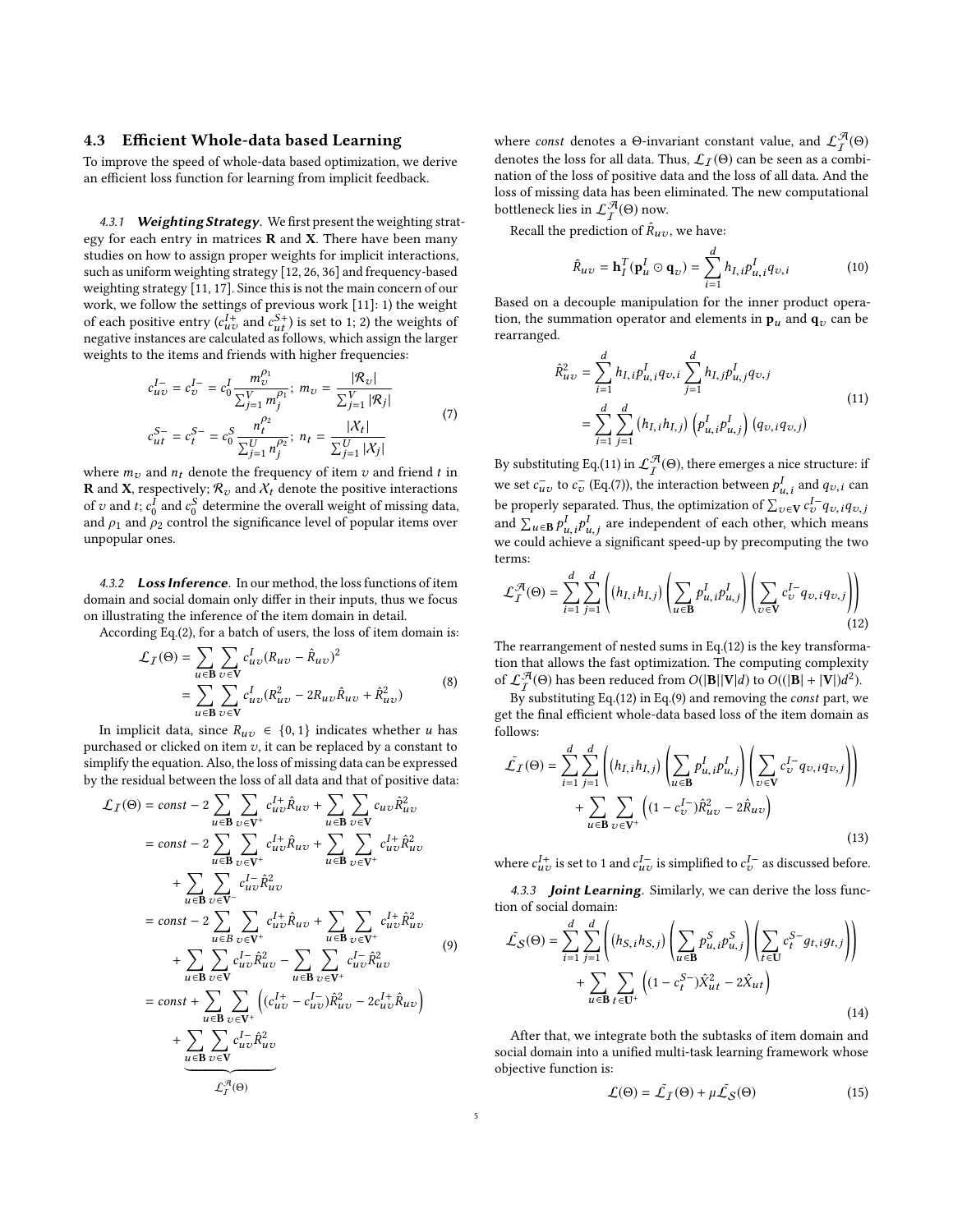where  $\mathcal{L}_I(\Theta)$  is the item domain loss from Eq.[\(13\)](#page-4-4),  $\mathcal{L}_S(\Theta)$  is the social domain loss from Eq.(14), and *u* is the parameter to adjust social domain loss from Eq.[\(14\)](#page-4-5), and  $\mu$  is the parameter to adjust the weight proportion of each term. The whole framework can be efficiently trained using existing optimizers in an end-to-end manner.

4.3.4 Discussion. So far we have derived the efficient wholedata based learning method. Note that the method is not limited to optimize recommendation models. It has the potential to benefit many other tasks where only positive data is observed, such as word embedding [\[21\]](#page-9-37) and multi-label classification [\[35\]](#page-9-38).

To analyze the time complexity of our optimization method, we exclude the time overhead of adaptive transfer learning in the model. In Eq.[\(15\)](#page-4-6), updating a batch of users in item domain takes  $O((|\mathbf{B}| + |\mathbf{V}|)d^2 + |\mathcal{R}_{\mathbf{B}}|d)$  time, where  $\mathcal{R}_{\mathbf{B}}$  denotes positive item<br>interactions of this batch of users Similarly in social domain it takes interactions of this batch of users. Similarly, in social domain it takes  $O((|\mathbf{B}|+|\mathbf{U}|)d^2+|\mathbf{X}_{\mathbf{B}}|d)$  time. Thus, one batch takes total  $O((2|\mathbf{B}|+|\mathbf{U}|)d^2+(|\mathcal{R}_{\mathbf{B}}|+|\mathbf{X}_{\mathbf{B}}|d)$  time. For the original regression loss  $|\mathbf{U}| + |\mathbf{V}|d^2 + (|\mathcal{R}_{\mathbf{B}}| + |\mathcal{X}_{\mathbf{B}}|)d$  time. For the original regression loss,<br>it takes  $O((|\mathbf{R}||\mathbf{V}| + |\mathbf{R}||\mathbf{U}|)d)$  time. Since  $|\mathcal{R}_{\mathbf{B}}| \ll |\mathbf{R}||\mathbf{V}| + |\mathcal{X}_{\mathbf{B}}| \ll$ it takes  $O((|\mathbf{B}||\mathbf{V}| + |\mathbf{B}||\mathbf{U}|)d)$  time. Since  $|\mathcal{R}_{\mathbf{B}}| \ll |\mathbf{B}||\mathbf{V}|, |\mathcal{X}_{\mathbf{B}}| \ll$  $|\mathbf{B}||\mathbf{U}|$ , and  $d \ll |\mathbf{B}|$  in practice, the computional complexity of our optimization method is reduced by several magnitudes. This makes it possible to apply whole-data based optimization strategy for neural models. Moreover, since no approximation is introduced during the derivation process, the optimization results are exactly the same with the original whole-data based regression loss.

As fast whole-data based learning is a challenging problem, our current efficient optimization method is still preliminary and has a limitation. It is not suitable for models with non-linear prediction layers, because the rearrange operation in Eq.[\(11\)](#page-4-0) requires the prediction of  $\hat{R}_{uv}$  to be linear. We leave the extension of the method<br>as future work as future work.

#### 4.4 Model Training

To optimize the objective function, we adopt mini-batch Adagrad [\[8\]](#page-9-39) as the optimizer. Its main advantage is that the learning rate can be self-adapted during the training phase, which eases the pain of choosing a proper learning rate. Specifically, users are first divided into multiple batches. Then, for each batch of users, all positive interactions in both item domain and social domain are utilized to form the training instances.

Dropout is an effective solution to prevent deep neural networks from overfitting [\[32\]](#page-9-40), which randomly drops part of neurons during training. In this work, we employ dropout to improve our model's generalization ability. Specifically, after transferring, we randomly drop  $\rho$  percent of  $\mathbf{p}_u^I$  and  $\mathbf{p}_u^S$ , where  $\rho$  is the dropout ratio.

# 5 EXPERIMENTS

#### 5.1 Experimental Settings

5.1.1 **Datasets**. We experimented with three public accessible datasets:  $Ciao^1$  $Ciao^1$ ,  $Epinion^2$  $Epinion^2$  and  $Flixster^3$  $Flixster^3$ . The three datasets are widely used in previous studies [\[4,](#page-9-4) [18,](#page-9-5) [33\]](#page-9-13). Each dataset contains users' ratings to the items they have purchased and the social connections between users. Among all the benchmark datasets, Flixster is the largest one and contains more than seven million item interactions from about seventy thousand users.

<span id="page-5-0"></span>Table 2: Statistical details of the evaluation datasets. "Item Interaction" means user-item historical records, and "Social Connection" denotes user relationships in social networks.

|                    | Ciao    | Epinion | Flixster  |
|--------------------|---------|---------|-----------|
| #User              | 7.267   | 20,608  | 69,251    |
| #Item              | 11.211  | 23.585  | 17.318    |
| #Item Interaction  | 157,995 | 454,002 | 7,940,096 |
| #Social Connection | 111,781 | 351,486 | 967.195   |

Table 3: Comparison of the methods

<span id="page-5-1"></span>

| <b>Characteristics</b>   | BPR | ExpoMF | NCF | ⊢SBPR ∣ | <b>TranSIV</b> | <b>SAMN</b> | <b>FATNN</b> |
|--------------------------|-----|--------|-----|---------|----------------|-------------|--------------|
| Item domain              |     |        |     |         |                |             |              |
| Social domain            |     |        |     |         |                |             |              |
| Neural model             |     |        |     |         |                |             |              |
| <b>Adaptive transfer</b> |     |        |     |         |                |             |              |
| Whole-data               |     |        |     |         |                |             |              |

All the datasets are preprocessed to make sure that all items have at least five interactions. As long as there exist some user-user or user–item interactions, the corresponding rating is assigned a value of 1 as implicit feedback. The statistical details of these datasets are summarized in Table [2.](#page-5-0)

5.1.2 **Baselines**. To evaluate the performance of Top-K recommendation, we compare our EATNN with the following methods.

- Bayesian Personalized Ranking (BPR) [\[28\]](#page-9-3): This method optimizes MF with the Bayesian Personalized Ranking objective function.
- Exposure MF (ExpoMF) [\[17\]](#page-9-29): This is a whole-data based method for item recommendation. It treats all missing interactions as negative and weighs them by item popularity.
- Neural Collaborative Filtering (NCF) [\[10\]](#page-9-12): This is the stateof-the-art deep learning method which uses users' historical feedback for item ranking. It combines MF with a multilayer perceptron (MLP) model .
- Social Bayesian Personalized Ranking (SBPR) [\[43\]](#page-9-8): This is a ranking model which assumes that users tend to assign higher scores to items that their friends prefer.
- Transfer Model with Social and Item Visibilities (Tran-SIV) [\[18\]](#page-9-5): This is a state-of-the-art social-aware recommendation method. It considers the visibility of both items and friend relationships, and utilizes transfer learning to combine the item domain and social domain for recommendation.
- Social Attentional Memory Network (SAMN) [\[4\]](#page-9-4): SAMN is a state-of-the-art deep learning method, which leverages attention mechanisms to model both aspect- and friend-level differences for social-aware recommendation.

The comparison of EATNN and the baseline methods are listed in Table [3.](#page-5-1)

5.1.3 Evaluation Metrics. We adopt Recall@K and NDCG@K to evaluate the performance of all methods. The two metrics have been widely used in previous recommendation studies [\[4,](#page-9-4) [18,](#page-9-5) [40\]](#page-9-15).  $Recall@K$  considers whether the ground truth is ranked among the top  $K$  items, while  $NDCG@K$  is a position-aware ranking metric.

5.1.4 Experiments Details. We randomly split each dataset into training (80%), validation (10%), and test (10%) sets. The parameters for all baseline methods were initialized as in the corresponding papers, and were then carefully tuned to achieve optimal performances. The learning rate for all models were tuned amongst [0.005,

 $^1$ http://www.jiliang.xyz/trust.html

 ${}^{2}$ http://alchemy.cs.washington.edu/data/epinions/

<sup>3</sup>http://www.cs.ubc.ca/jamalim/datasets/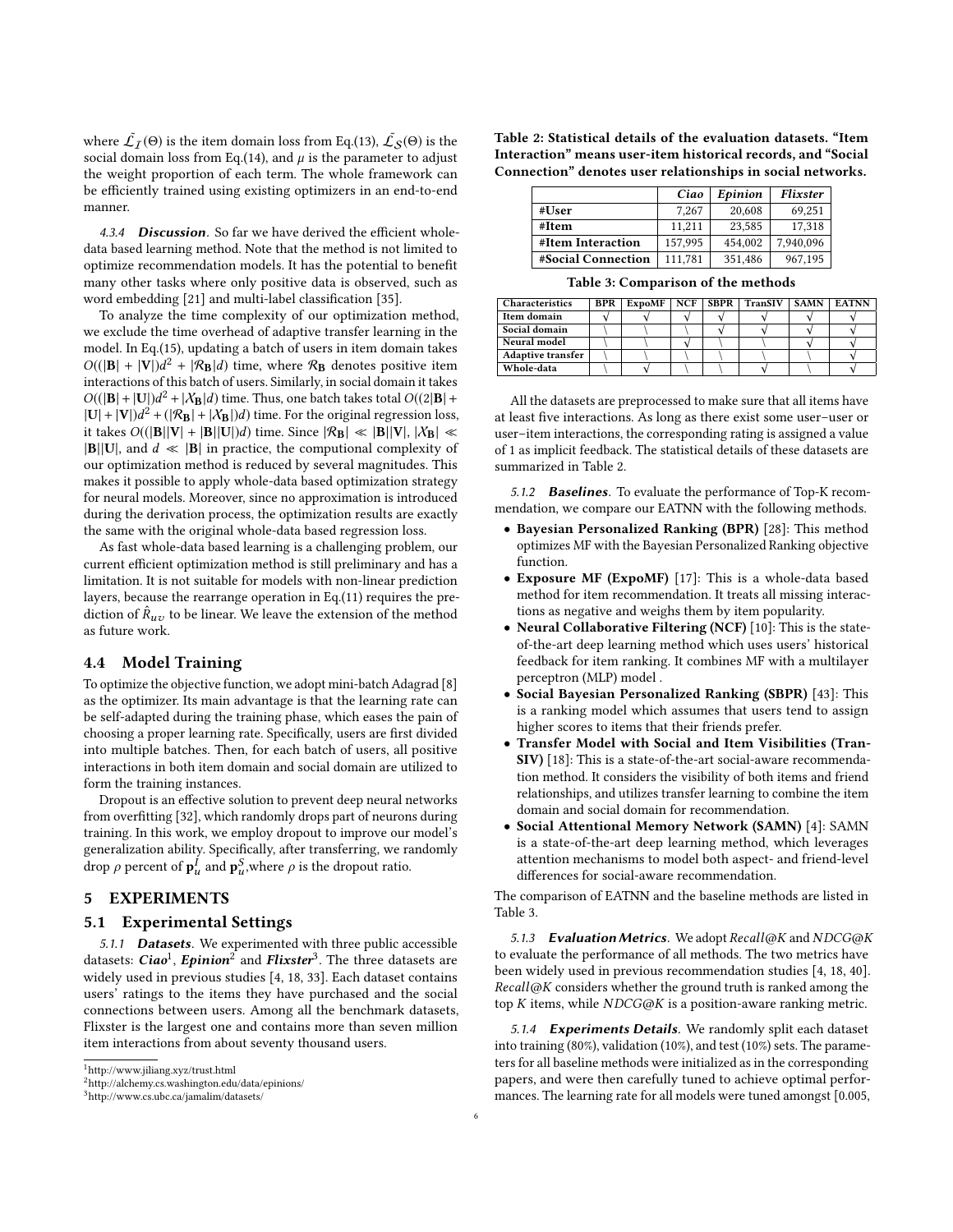<span id="page-6-0"></span>Table 4: Comparisons of different methods on Three datasets. Best baselines are underlined. The proposed method achieves best performances on all metrics which are in boldface. \*\* denotes the statistical significance for  $p < 0.01$ , compared to the best baseline. The last column "RI" indicates the relative improvement of EATNN over the corresponding baseline on average.

| Ciao          | $\overline{\text{Recall}\omega$ 10 | $\overline{\text{Recall}\omega$ 50 | $\overline{\text{Recall}\omega$ 100 | NDCG@10     | NDCG@50    | $\overline{\text{NDCG}}@100$ | RI        |
|---------------|------------------------------------|------------------------------------|-------------------------------------|-------------|------------|------------------------------|-----------|
| <b>BPR</b>    | 0.0591                             | 0.1600                             | 0.2135                              | 0.0409      | 0.0688     | 0.0805                       | $+20.08%$ |
| <b>ExpoMF</b> | 0.0642                             | 0.1556                             | 0.2050                              | 0.0445      | 0.0706     | 0.0816                       | $+17.03%$ |
| <b>NCF</b>    | 0.0667                             | 0.1584                             | 0.2141                              | 0.0456      | 0.0718     | 0.0837                       | $+13.84%$ |
| <b>SBPR</b>   | 0.0623                             | 0.1631                             | 0.2146                              | 0.0436      | 0.0695     | 0.0832                       | $+16.30%$ |
| TranSIV       | 0.0678                             | 0.1651                             | 0.2184                              | 0.0473      | 0.0753     | 0.0865                       | $+10.20%$ |
| <b>SAMN</b>   | 0.0719                             | 0.1671                             | 0.2233                              | 0.0495      | 0.0768     | 0.0883                       | $+6.97%$  |
| <b>EATNN</b>  | $0.0778***$                        | $0.1764***$                        | $0.2305**$                          | $0.0547***$ | $0.0824**$ | $0.0943**$                   |           |
| Epinion       | Recall@10                          | Recall@50                          | Recall@100                          | NDCG@10     | NDCG@50    | NDCG@100                     | RI        |
| <b>BPR</b>    | 0.0528                             | 0.1477                             | 0.2115                              | 0.0353      | 0.0613     | 0.0751                       | $+21.49%$ |
| <b>ExpoMF</b> | 0.0611                             | 0.1508                             | 0.2077                              | 0.0422      | 0.0673     | 0.0798                       | $+11.82%$ |
| <b>NCF</b>    | 0.0535                             | 0.1489                             | 0.2144                              | 0.0367      | 0.0624     | 0.0772                       | $+19.06%$ |
| <b>SBPR</b>   | 0.0547                             | 0.1511                             | 0.2142                              | 0.0387      | 0.0665     | 0.0783                       | $+15.71%$ |
| TranSIV       | 0.0631                             | 0.1552                             | 0.2227                              | 0.0423      | 0.0681     | 0.0829                       | $+8.49%$  |
| <b>SAMN</b>   | 0.0621                             | 0.1583                             | 0.2274                              | 0.0417      | 0.0698     | 0.0842                       | $+7.62%$  |
| <b>EATNN</b>  | $0.0696**$                         | $0.1675**$                         | $0.2309**$                          | $0.0474***$ | $0.0749**$ | $0.0887***$                  |           |
| Flixster      | Recall@10                          | Recall@50                          | Recall@100                          | NDCG@10     | NDCG@50    | <b>NDCG@100</b>              | RI        |
| <b>BPR</b>    | 0.1733                             | 0.3945                             | 0.5272                              | 0.1612      | 0.2193     | 0.2568                       | $+35.88%$ |
| <b>ExpoMF</b> | 0.2596                             | 0.4488                             | 0.5659                              | 0.2012      | 0.2633     | 0.3002                       | $+10.94%$ |
| <b>NCF</b>    | 0.2613                             | 0.4564                             | 0.5632                              | 0.2112      | 0.2687     | 0.3075                       | $+8.81%$  |
| <b>SBPR</b>   | 0.2314                             | 0.4517                             | 0.5697                              | 0.1989      | 0.2514     | 0.3016                       | $+14.05%$ |
| TranSIV       | 0.2748                             | 0.4633                             | 0.5749                              | 0.2277      | 0.2804     | 0.3224                       | $+4.35%$  |
| <b>SAMN</b>   | 0.2767                             | 0.4661                             | 0.5746                              | 0.2316      | 0.2833     | 0.3251                       | $+3.51%$  |
| <b>EATNN</b>  | $0.2948**$                         | $0.4736***$                        | $0.5896***$                         | $0.2401**$  | $0.2962**$ | $0.3319**$                   |           |

0.01, 0.02, 0.05]. To prevent overfitting, we tuned the dropout ratio in [0.1, 0.3, 0.5, 0.7, 0.9]. The batch size was tested in [128, 256, 512,1024], the dimension of attention network  $k$  and the latent factor number d were tested in [32, 64, 128]. After the tuning process, the batch size was set to 512, the size of the latent factor dimension  $d$  was set to 64. For our EATNN model, the attention size  $k$  was set to 32, the learning rate was set to 0.05, and the dropout ratio  $\rho$  was set to 0.3 for Ciao and Epinion, and 0.7 for Flixster. For the optimization objective, we set the weight parameter  $\mu$ =0.1.

# 5.2 Comparative Analyses on Overall Performances

The results of the comparison of different methods on three datasets are shown in Table [4.](#page-6-0) To evaluate on different recommendation lengths, we set the length  $K = 10, 50,$  and 100 in our experiments. From the results, the following observations can be made:

First, methods incorporating social information generally perform better than non-social methods. For example, in Table [4,](#page-6-0) the performance of SBPR is better than BPR, and TranSIV, SAMN, and EATNN outperform BPR, ExpoMF, and NCF. This is consistent with previous work [\[4,](#page-9-4) [18,](#page-9-5) [43\]](#page-9-8), which indicates that social information reflects users' interests, and hence is helpful in the recommendation.

Second, our method EATNN achieves the best performance on the three datasets, and significantly outperforms all baseline methods (including neural models NCF and SAMN) with  $p$ -values smaller than  $0.01$ . Specifically, compared to SAMN – a recently proposed and very expressive deep learning model, EATNN exhibits average improvements of 6.97%, 7.62% and 3.51% on the three datasets. The substantial improvement of our model over the baselines could

be attributed to two reasons: (1) our model uses attention mechanisms to adaptively transfer the common knowledge between item domain and social domain, which allows the social information to be modeled with a finer granularity;  $(2)$  the parameters in our model are jointly optimized on the whole data, while sample-based methods (BPR, NCF, SAMN) only use a fraction of sampled data and may ignore important negative examples.

Third, considering the performance on each dataset, we find the improvements of EATNN depend on the sparsity of the item domain data. The Flixster dataset is relatively dense in terms of user–item interactions (averaging 114.66 interactions per user, compared with 21.74 and 22.03 for Ciao and Epinions, respectively). User preferences are more difficult to learn from sparse user-item interactions (cold-start data), but can be enriched by the knowledge learnt from social domain. Thus, the results show that our transfer learning based model is more useful on sparse datasets. To make further verifications, we conduct experiments on less training data and the results are shown in Section [5.4.](#page-7-0)

#### 5.3 Efficiency Analyses

In this section, we conducted experiments to explore the training efficiencies of our EATNN and two state-of-the-art social-aware recommendation methods: TranSIV and SAMN.

We first compared the overall runtime of the three methods. The results of EATNN-E is also added to show the efficiency of our proposed optimization method, where EATNN-E represents the variant model of EATNN using the original regression loss (Eq[.2\)](#page-3-1). In our experiments, the traditional method TranSIV was trained with 8 threads on the Intel Xeon 8-Core CPU of 2.4 GHz, while the neural models SAMN, EATNN-E and EATNN were trained on a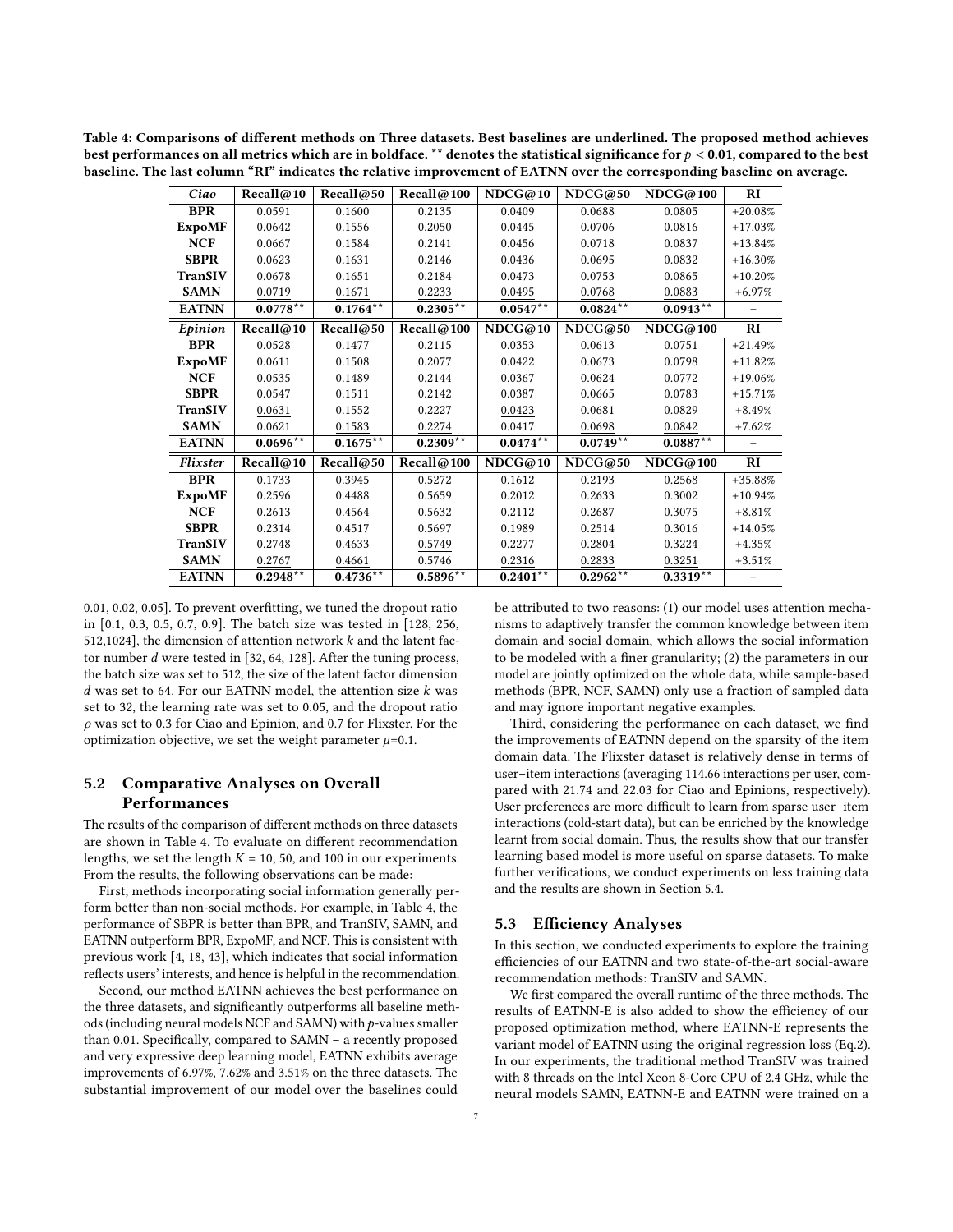<span id="page-7-2"></span>

Figure 3: Performance curves of SAMN and EATNN on Ciao and Epinion datasets.

<span id="page-7-1"></span>Table 5: Comparisons of runtime (second/minute/hour/day [s/m/h/d]). "S", "I", and "T" represents the training time for a single iteration, the number of iterations to converge, and the total training time, respectively.

| Model          | Ciao |     |      | Epinion |     |                 | Flixster        |     |     |
|----------------|------|-----|------|---------|-----|-----------------|-----------------|-----|-----|
|                | S    |     | т    |         |     |                 |                 |     |     |
| <b>TranSIV</b> | 55s  | 50  | 46m  | 410s    | 50  | 342m            | 37 <sub>m</sub> | 50  | 31h |
| <b>SAMN</b>    | 31s  | 500 | 258m | 92s     | 500 | 767m            | 56m             | 200 | 8d  |
| <b>EATNN-E</b> | 13s  | 200 | 43m  | 97s     | 200 | 324m            | 32m             | 200 | 5d  |
| <b>EATNN</b>   | 1.8s | 200 | 6m   | 11s     | 200 | 37 <sub>m</sub> | 8m              | 200 | 27h |

single NVIDIA GeForce GTX TITAN X GPU. The runtime results are shown in Table [5.](#page-7-1) We can first observe that the training time cost of EATNN is much less than EATNN-E, which certifies that our derived loss can be learned more efficiently compared to the original regression loss. Second, generally the training of EATNN is much faster than TranSIV, SAMN and EATNN-E. In particular, for the biggest dataset Flixster, EATNN only needs 27 hours to achieve the optimal performance, while SAMN and EATNN-E need about 8 and 5 days, respectively. For other datasets, the results of EATNN are also remarkable. In real E-commerce scenarios, the cost of training time is also an important factor to be considered. Our EATNN model shows significant advantages in training efficiency, which makes it more practical in real life.

We also investigated the training process of the neural models SAMN and our EATNN (The results of EATNN-E and EATNN are exactly the same). Figure [3](#page-7-2) shows the prediction accuracy of the two models with respect to different training epochs. Due to the space limitation, we only show the results of Ciao and Epinion datasets on Recall@50 and NDCG@50 metrics. For Flixster dataset and other metrics, the observations are similar. From the figure, we can see that EATNN converges much faster than SAMN and consistently achieves better performance. The reason is that EATNN is optimized with a newly derived whole-data based method, while SAMN is based on negative sampling, which can be sub-optimal.

# <span id="page-7-0"></span>5.4 Handling Cold-Start Issue

We validated the ability of our model in handling the cold-start problem, where users have few interactions in item domain. Specifically, the experiments were conducted by using different proportions of the training data, including: 1) 25% for training, 75% for testing and 2) 50% for training, 50% for testing. All of the social information is used in the social-aware algorithms (SBPR, TranSIV, SAMN, and EATNN). The results are similar for all the three datasets. Due to the space limitation, we show the results of Epinion dataset in Table [6.](#page-8-0) Note that a larger test set contains more positive examples, which

may lead to bigger values of Recall and NDCG compared to Table [4](#page-6-0) where only 10% data is used for testing [\[18\]](#page-9-5). From Table [6,](#page-8-0) we have the following observations:

Firstly, compared with non-social methods, social-aware methods show much better performances, and more improvements are achieved when fewer data are used for training. Considering that social domain and item domain are correlated, the knowledge learnt from social behavior can compensate for the shortage of user feedback on items. As a result, the use of social information produces great improvement when the training data are scarce. Secondly, our EATNN demonstrates significant improvements over other baselines including social-aware methods SBPR, TranSIV, and SAMN. Specifically, the improvements over the best baseline are 8.68% for 25% training and 7.81% for 50% training. This indicates the effectiveness of EATNN in addressing the cold-start issue by leveraging adaptive transfer learning and users' social information. Thirdly, TranSIV, and EATNN generally achieve greater improvements when the training data are scarce. This observation coincides with previous work [\[16,](#page-9-41) [18\]](#page-9-5), which states that transfer learning methods contribute even more when data in the target domain is sparse.

## 5.5 Ablation Study

To further understand the effectiveness of social information and the designed attention-based adaptive transfer learning framework, we conducted experiments with the following variants of EATNN:

- EATNN-S: A variant model of EATNN without using social information.
- EATNN-A: A variant model of EATNN in which the transfer framework is not adaptive. A constant weight (0.5 in our experiments) is assigned to the shared knowledge between item and social domains for every user.

Figure [4](#page-8-1) shows the performance of different variants. The results of the state-of-art methods NCF (non-social) and SAMN (socialaware) are shown as baselines. Due to the space limitation, we also only show the results of Ciao and Epinion datasets on Recall@50 and NDCG@50 metrics. From Figure [4,](#page-8-1) two observations are made:

1) When using social information, EATNN and the variant EATNN-A both perform better than SAMN ( $p$ <0.01). And when the attentionbased adaptive transfer framework is applied, the performances are further improved significantly compared with the constant weight method EATNN-A ( $p$ <0.05). It indicates that the shared knowledge between the item and social domains are varied and should be adaptively transferred for different users. The better results of EATNN also show that our attention-based adaptive transfer framework can effectively learn the weight of the shared knowledge.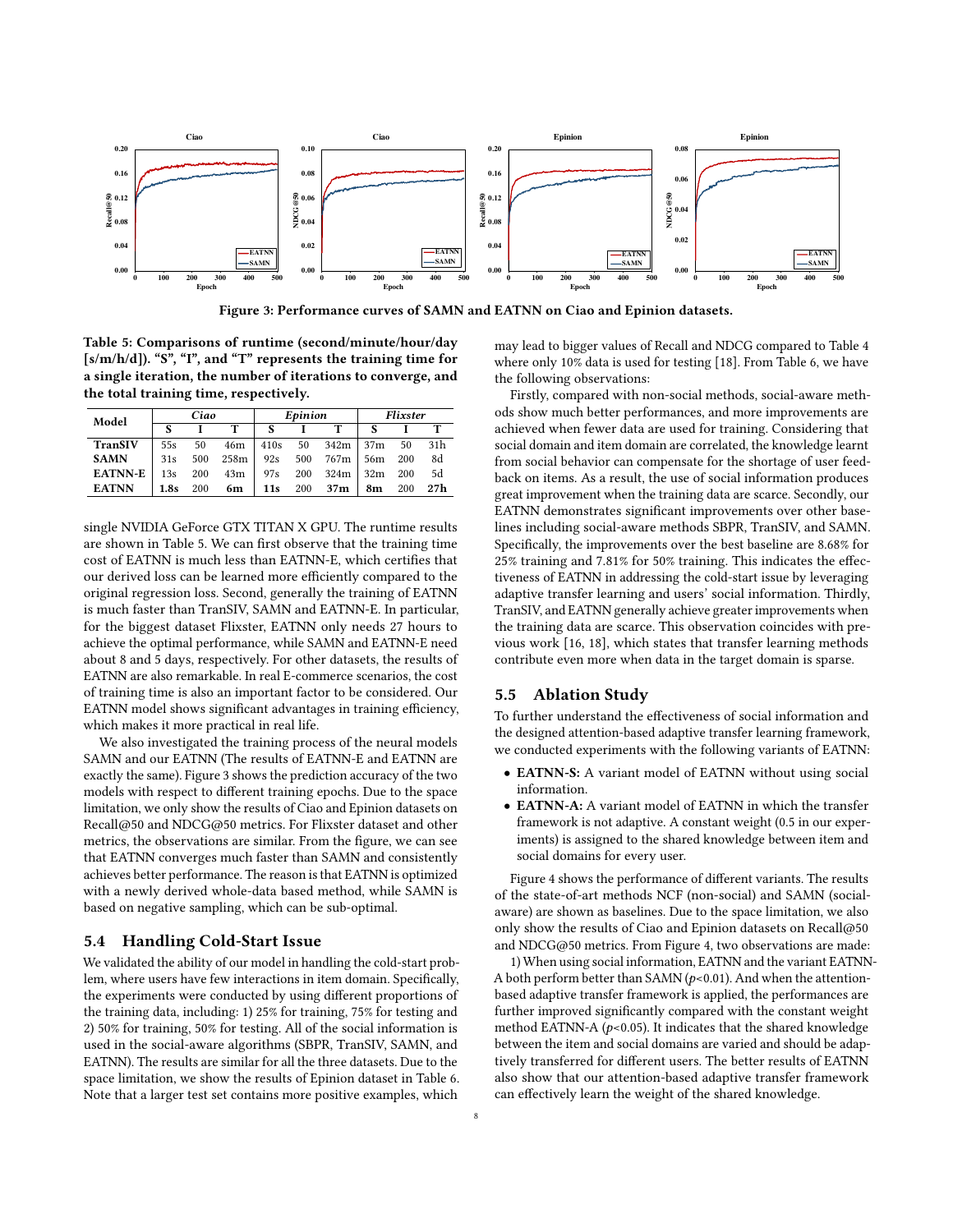<span id="page-8-0"></span>Table 6: Performance comparisons on Epinion in cold scenarios (training : test = 25% : 75%, and 50% : 50%). \*\* :  $p < 0.01$  compared to the best baseline. "RI" (last column) : the relative improvement of EATNN over the corresponding baseline on average.

| 25%            | Recall@10  | $\overline{\text{Recall}\omega$ 50 | Recall@100 | NDCG@10    | NDCG@50    | <b>NDCG@100</b> | <b>RI</b>  |
|----------------|------------|------------------------------------|------------|------------|------------|-----------------|------------|
| <b>BPR</b>     | 0.0211     | 0.0656                             | 0.1009     | 0.0394     | 0.0501     | 0.0625          | $+61.84%$  |
| <b>ExpoMF</b>  | 0.0466     | 0.0752                             | 0.1068     | 0.0497     | 0.0584     | 0.0699          | $+22.13%$  |
| <b>NCF</b>     | 0.0440     | 0.0781                             | 0.1162     | 0.0449     | 0.0570     | 0.0709          | $+23.22%$  |
| <b>SBPR</b>    | 0.0387     | 0.0784                             | 0.1157     | 0.0423     | 0.0543     | 0.0691          | $+29.07%$  |
| <b>TranSIV</b> | 0.0519     | 0.0859                             | 0.1211     | 0.0549     | 0.0657     | 0.0785          | $+8.68%$   |
| <b>SAMN</b>    | 0.0494     | 0.0832                             | 0.1197     | 0.0517     | 0.0604     | 0.0731          | $+14.43%$  |
| <b>EATNN</b>   | $0.0567**$ | $0.0934**$                         | $0.1328**$ | $0.0593**$ | $0.0708**$ | $0.0853**$      |            |
| 50%            | Recall@10  | Recall@50                          | Recall@100 | NDCG@10    | NDCG@50    | NDCG@100        | RI         |
| <b>BPR</b>     | 0.0408     | 0.1143                             | 0.1680     | 0.0525     | 0.0743     | 0.0912          | $+31.03%$  |
| <b>ExpoMF</b>  | 0.0611     | 0.1223                             | 0.1701     | 0.0606     | 0.0827     | 0.0982          | $+13.30\%$ |
| <b>NCF</b>     | 0.0576     | 0.1216                             | 0.1745     | 0.0559     | 0.0784     | 0.0955          | $+17.30%$  |
| <b>SBPR</b>    | 0.0433     | 0.1257                             | 0.1742     | 0.0554     | 0.0798     | 0.0974          | $+23.00\%$ |
| TranSIV        | 0.0648     | 0.1284                             | 0.1797     | 0.0633     | 0.0856     | 0.1010          | $+8.34%$   |
| <b>SAMN</b>    | 0.0642     | 0.1301                             | 0.1805     | 0.0630     | 0.0867     | 0.1024          | $+7.81%$   |
| <b>EATNN</b>   | $0.0712**$ | $0.1352**$                         | $0.1909**$ | $0.0709**$ | $0.0921**$ | $0.1101**$      |            |

<span id="page-8-1"></span>

<sup>Model Variants</sup> Model Variants of EATNN on Ciao and Epinion datasets. EATNN-S is EATNN without social information,<br>Figure 4: Performance of variants of EATNN on Ciao and Epinion datasets. EATNN-S is EATNN without social i EATNN-A is EATNN without adaptive transfer (using constant weight for transfer). The two dotted lines represent the results of SAMN (social-aware) and NCF (non-social) respectively, which are added as baselines.

2) EATNN-S performs the worst among the variant models since no social interactions are utilized. Nevertheless, when using only item interactions, EATNN-S still significantly outperforms NCF  $(p<0.01)$ , indicating the effectiveness of whole-data based learning.

#### 5.6 Case Study on Adaptive Transfer

The attention weights reflect how the model learns and recommends. We provide some examples to show the adaptive transfer learning process when making recommendations. Table [7](#page-8-2) shows some samples in different scenarios from Epinion dataset. EATNN learns the difference between these two domains and automatically balances the shared and non-shared parameters. The first user in EX1 has rich interactions in both item and social domains, and attention weights reflect how the shared knowledge is transferred. 66.3% of  $\mathbf{u}^C$  is used to predict user preferences to items, while 77.4% of  $\mathbf{u}^{\mathcal{C}}$  is to predict user preferences to other users in social networks. EX2 is an example that the user has no item interactions in training set, whose attention weight of item-specific vector is around 0. Note that in EX2, both  $\mathbf{u}^C$  and  $\mathbf{u}^S$  are trained only on social data after random initialization, thus  $\beta(C, u)$  and  $\beta(S, u)$  exhibit similar weights. It is shown that attention weights also reflect the richness of feedback information. Opposite case is shown in EX3 which has no social interactions in training set, where  $\alpha_{(C,u)}$  and  $\alpha_{(I,u)}$  are similar. EX4 shows that the item feedback information is not rich enough to dominate the recommendation.

<span id="page-8-2"></span>Table 7: Examples of attention weights on Epinion dataset. Each example is a user with the number of interactions he/she has in item domain and social domain.

|                 | #Interaction<br>in Training |        | Item Domain       | <b>Attention</b>  | <b>Social Domain</b><br>Attention |               |  |
|-----------------|-----------------------------|--------|-------------------|-------------------|-----------------------------------|---------------|--|
|                 | Item                        | Social | $\alpha_{(C, u)}$ | $\alpha_{(I, u)}$ | $\beta_{(C, u)}$                  | $\beta$ (S,u) |  |
| EX <sub>1</sub> | 72                          | 85     | 0.663             | 0.337             | 0.774                             | 0.226         |  |
| EX <sub>2</sub> | 0                           | 29     | 0.914             | 0.086             | 0.479                             | 0.521         |  |
| EX3             | 34                          | 0      | 0.422             | 0.578             | 0.882                             | 0.118         |  |
| F.X4            | 1                           | 15     | 0.823             | 0.177             | 0.511                             | 0.489         |  |

## 6 CONCLUSION AND FUTURE WORK

In this paper, we propose a novel Efficient Adaptive Transfer Neural Network (EATNN) for social-aware recommendation. Specifically, by introducing attention mechanisms, EATNN is able to adaptively assign a personalized scheme to transfer the shared knowledge between item domain and social domain. We also derive an efficient whole-data based optimization method, whose complexity is reduced significantly. Extensive experiments have been made on three real-life datasets. The proposed EATNN consistently and significantly outperforms the state-of-the-art recommendation models on different evaluation metrics, especially for cold-start users that